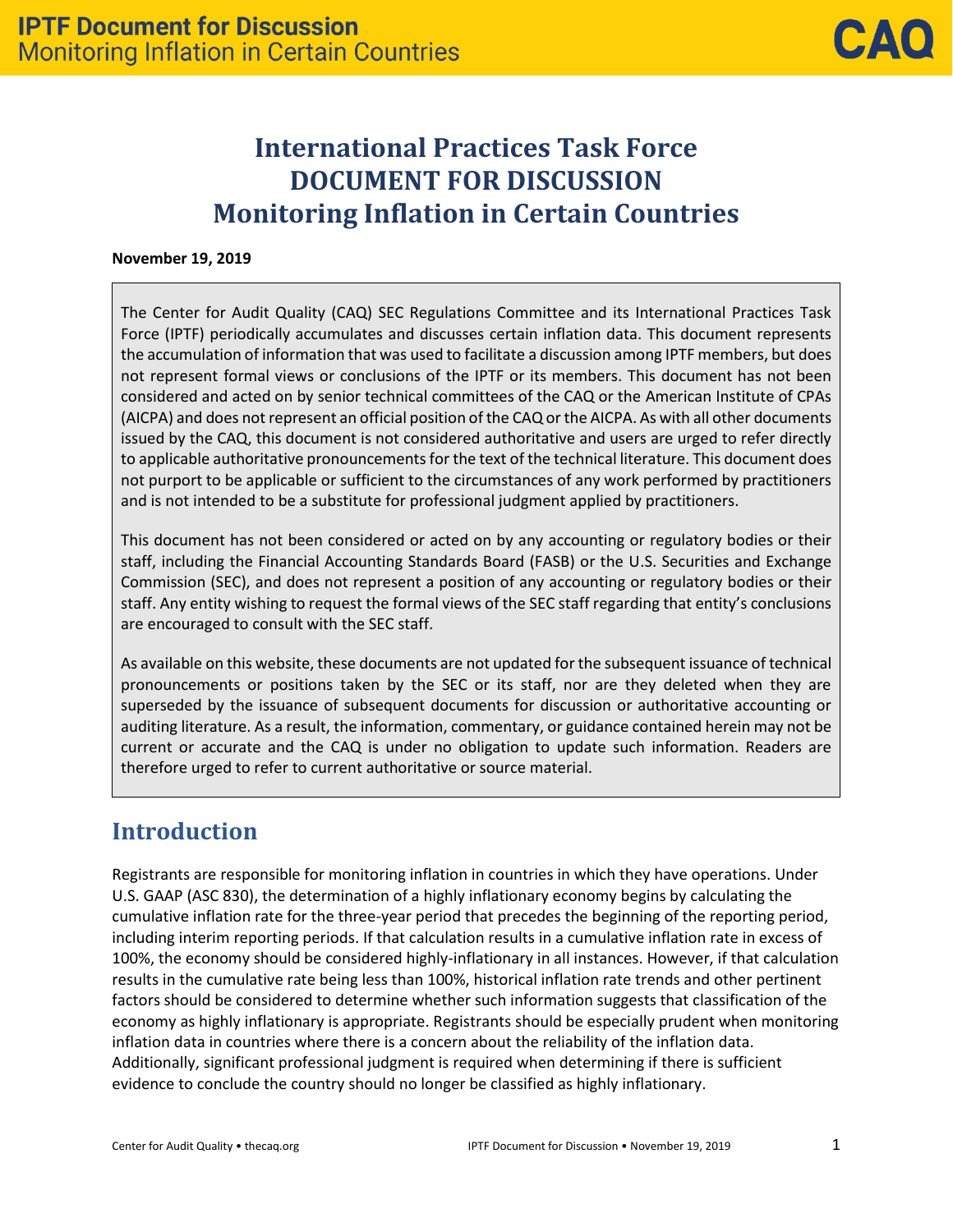In an effort to facilitate greater consistency, the CAQ International Practices Task Force (the "Task Force") developed a framework for compiling inflation data to assist registrants in monitoring inflation statistics in connection with their determination of the inflationary status of countries in which they have operations. The information herein may be helpful to management in applying ASC 830, in conjunction with its internal controls over financial reporting to reach a conclusion on whether a country's economy should be considered highly-inflationary.

The Task Force compiled cumulative inflation data by country (for those countries for which the International Monetary Fund [IMF] publishes data), and then categorized the countries based on their cumulative inflation rates and the implementation guidance in ASC 830. (See the Appendix for a detailed description of how inflation rates are calculated.) In addition, the Task Force identified countries where projected cumulative inflation rates would have been categorized into categories considering the guidance in ASC 830 and in circumstances where there was not consistent reliable data.

The categories, the countries in each of the categories for this period, and reference to the page in this document where inflation data is provided, are as follows:

1a. Countries with three-year cumulative inflation rates exceeding 100% (ASC 830, Case A)

| Argentina   |   |
|-------------|---|
| South Sudan |   |
| Sudan       | 5 |
| Venezuela   | 5 |
| Zimbabwe    | 5 |

1b. Countries with projected three-year cumulative inflation rates greater than 100% in the current year

Islamic Republic of Iran 6

2. Countries with three-year cumulative inflation rates exceeding 100% in recent years, but with three-year cumulative inflation rates between 70% and 100% in the last calendar year (ASC 830, Case B)

There are no countries in this category for this period.

3. Countries with recent three-year cumulative inflation rates exceeding 100% after a spike in inflation in a discrete period (ASC 830, Case C)

| Angola   |  |
|----------|--|
| Suriname |  |

4. Countries with three-year cumulative inflation rates between 70% and 100% in the current year, or with a significant (25% or more) increase in inflation during the last calendar year, or a significant increase in projected inflation in the current year, or with projected three-year cumulative inflation rates greater than 100% in the next year

| Democratic Republic of Congo 8 |   |
|--------------------------------|---|
| Liberia                        | 8 |
| Yemen                          | q |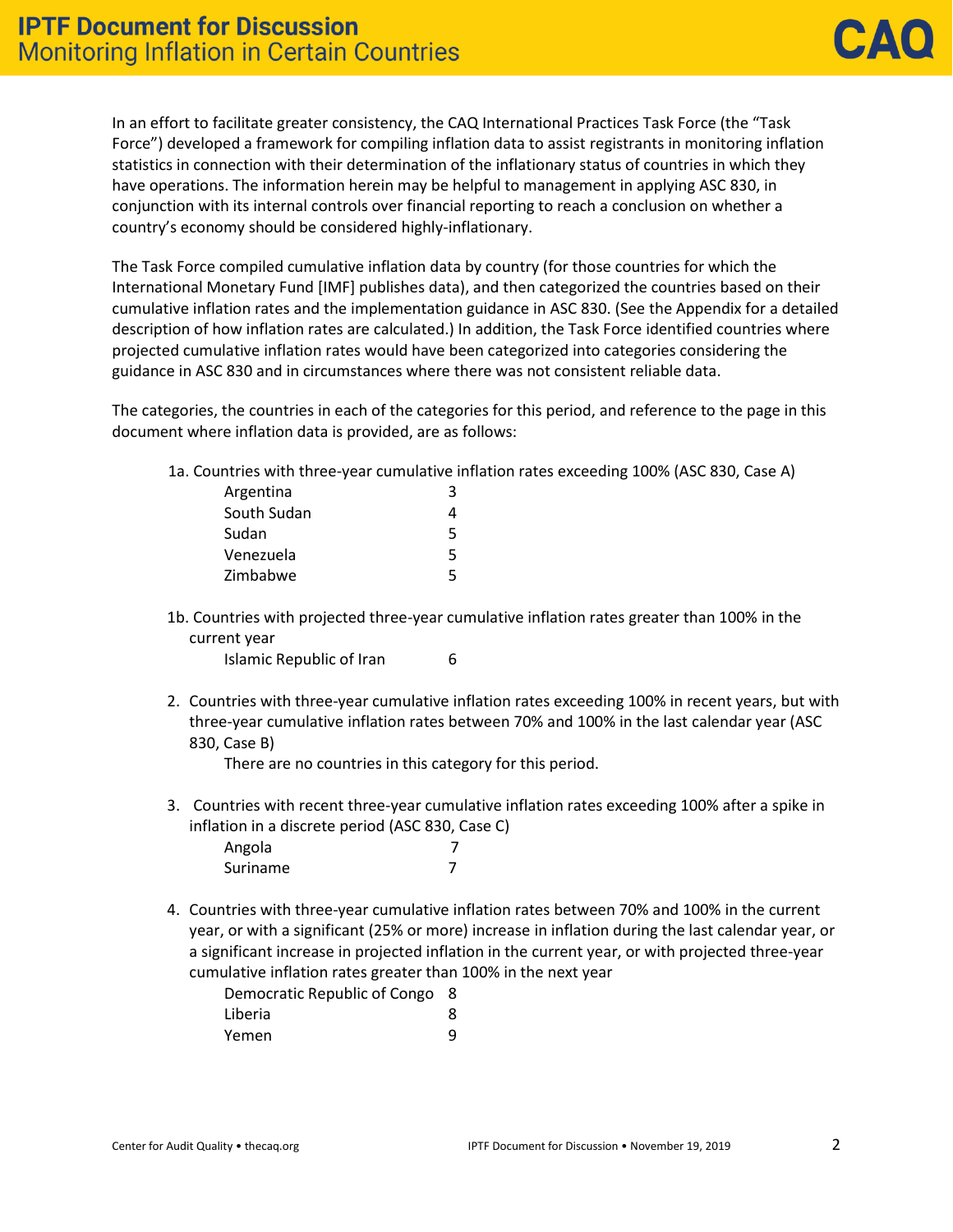There may be additional countries with three-year cumulative inflation rates exceeding 100% or that should be monitored which are not included in the below analysis because the sources used to compile this list do not include inflation data for all countries or current inflation data. One such country, for example, is Syria. Numerous other countries that are not members of the IMF are not included in the WEO Reports.

The data referred to herein is derived from the IMF World Economic Outlook Report Database – October 2019 ("IMF WEO Report"), unless otherwise indicated. The IMF WEO Report presents inflation data on a calendar year basis. Data presented in the IMF WEO Report as estimated is identified with an "\*".

While the below data may be a useful resource for registrants, management should have adequate controls to independently verify and analyze any data on which they are basing a conclusion about an economy's highly inflationary status.

Below is a discussion of the countries included in each of the above categories.

## **1a. Countries with three-year cumulative inflation rates exceeding 100%**

*Case A in ASC 830-10-55-24 provides an example when the three-year cumulative rate exceeds 100% requiring a company to classify the economy as highly inflationary.*

*According to data obtained from the IMF WEO Report and other sources identified below, the following countries have three-year cumulative inflation rates exceeding 100%:*

### **Argentina**

|                            | <b>ACTUAL</b> |      |      |      | <b>PROJECTED</b> |      |  |
|----------------------------|---------------|------|------|------|------------------|------|--|
| Calendar year              | 2015          | 2016 | 2017 | 2018 | 2019             | 2020 |  |
| Annual inflation rate      | N/A           | N/A  | 25%  | 48%  | 57%              | 39%  |  |
| Cumulative three-year rate |               |      |      | N/A  | 190%             | 223% |  |

*N/A = not available*

The IMF WEO Report does not provide annual inflation data for 2015 and 2016, an index at the end of 2015, and includes a warning about the data, as follows:

"The consumer price data for Argentina before December 2013 reflect the consumer price index (CPI) for the Greater Buenos Aires Area (CPI-GBA), while from December 2013 to October 2015 the data reflect the national CPI (IPCNu). The government that took office in December 2015 discontinued the IPCNu, stating that it was flawed, and released a new CPI for the Greater Buenos Aires Area on June 15, 2016 (a new national CPI index has been disseminated starting in June 2017). At its November 9, 2016, meeting, the IMF Executive Board considered the new CPI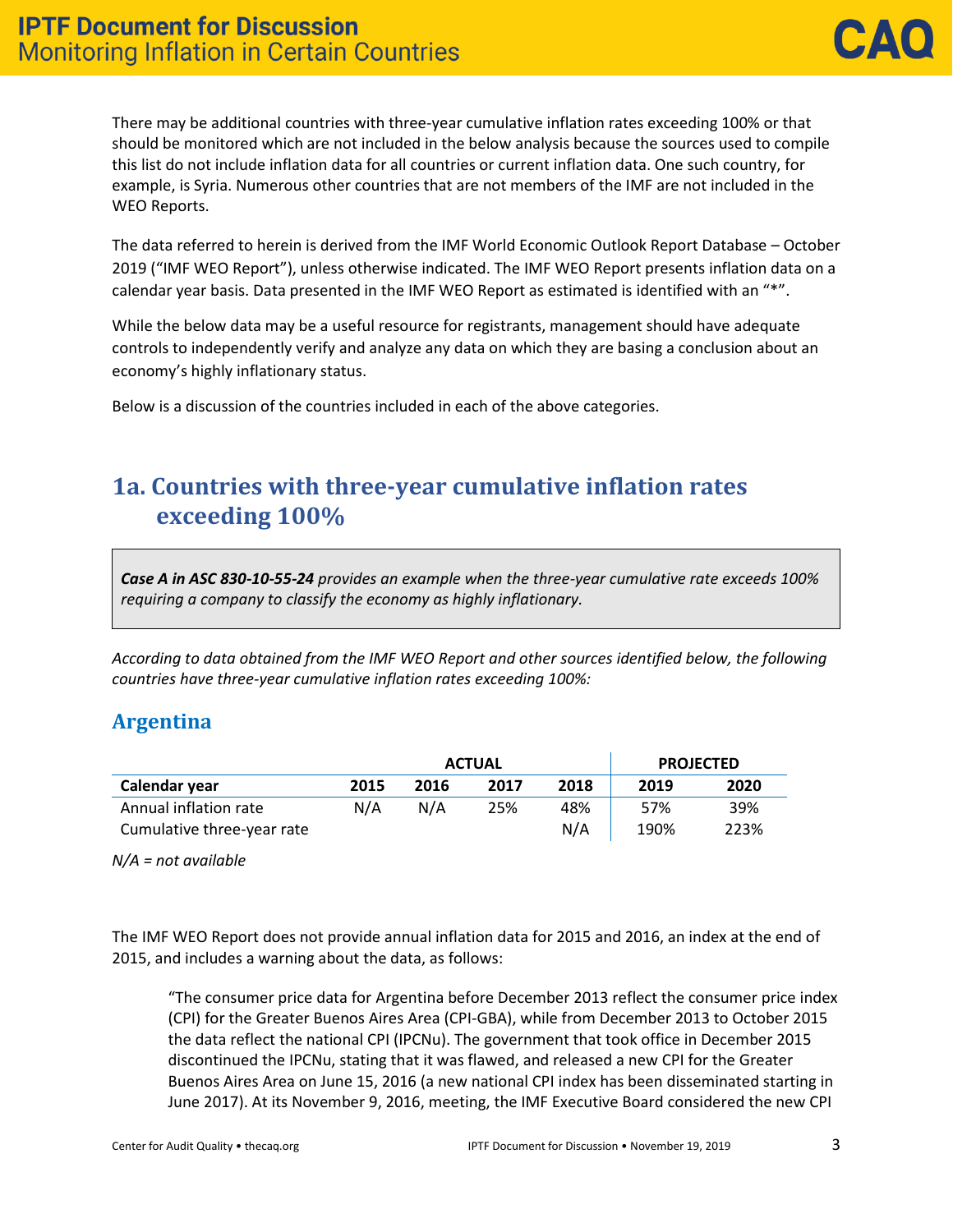series to be in line with international standards and lifted the declaration of censure issued in 2013. Given the differences in geographical coverage, weights, sampling, and methodology of these series, the average CPI inflation for 2014, 2015, and 2016 and end-of-period inflation for 2015 and 2016 are not reported in the October 2019 WEO."

As a result of the above, the Task Force is unable to calculate the actual cumulative three-year rate at the end of 2018. Based on the projected indices reported in the IMF WEO Report, the calculated projected cumulative three-year inflation amounts to 190% at the end of 2019.

#### **Alternative Calculations**

The three-year cumulative inflation rates presented below were not reported in the October 2019 IMF WEO Report, but were calculated based on monthly amounts from various indices published by the National Institute of Statistics and Census of Argentina (INDEC), as follows:

|                | <b>Indices Considered</b>                                                                                                                                                                                                                                                                     | As of<br>12/31/16 | As of<br>12/31/17 | As of<br>12/31/18 | As of<br>9/30/19 |  |
|----------------|-----------------------------------------------------------------------------------------------------------------------------------------------------------------------------------------------------------------------------------------------------------------------------------------------|-------------------|-------------------|-------------------|------------------|--|
| 1              | Various indices used - Greater Buenos Aires (CPI-GBA) to<br>December 2013, IPCNu January 2014 to October 2015, City of<br>Buenos Aires only index (IPC-BA) November 2015 to April 2016, new<br>CPI-GBA from May 2016 to May 2017, new National Index from<br>June 2017 to relevant period-end | 104%              | 106%              | 156%              | 167%             |  |
| $\overline{2}$ | Same as #1 except that the San Luis province index (IPC-SL) was<br>used instead of the IPC-BA for November 2015 to April 2016                                                                                                                                                                 | 102%              | 104%              | 145%              | 167%             |  |
| 3              | National Wholesale Price Index (WPI)                                                                                                                                                                                                                                                          | 91%               | 77%               | 177%              | 196%             |  |

The WPI is included for consideration for the following reasons:

- Concerns about the accuracy and consistency of published CPI data.
- The CPI data is not a national average for all periods.
- The WPI has consistently provided national coverage and historically has been viewed as the most relevant and reliable inflation measure by practitioners since Argentina moved to International Financial Reporting Standards (IFRS).

### **South Sudan**

|                            | <b>ACTUAL</b> |      |      |        | <b>PROJECTED</b> |      |  |
|----------------------------|---------------|------|------|--------|------------------|------|--|
| Calendar year              | 2015          | 2016 | 2017 | 2018   | 2019             | 2020 |  |
| Annual inflation rate      | 110%          | 480% | 118% | 40%    | 36%              | 11%  |  |
| Cumulative three-year rate |               |      |      | 1,667% | 314%             | 111% |  |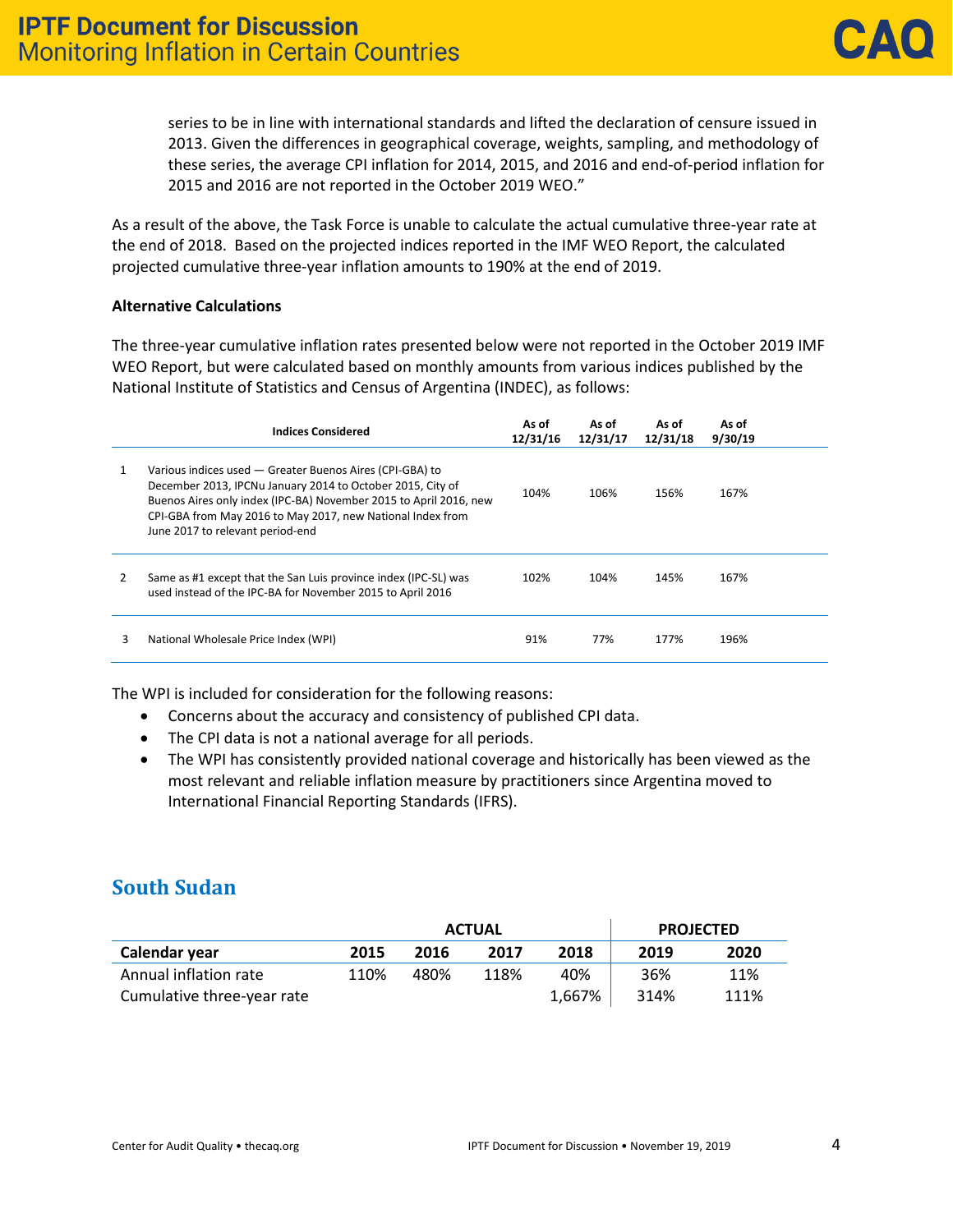### **Sudan**

|                            |      |      | <b>ACTUAL</b> | <b>PROJECTED</b> |      |      |
|----------------------------|------|------|---------------|------------------|------|------|
| Calendar year              | 2015 | 2016 | 2017          | 2018             | 2019 | 2020 |
| Annual inflation rate      | 13%  | 30%  | 25%           | 73%              | 57%  | 67%  |
| Cumulative three-year rate |      |      |               | 182%             | 240% | 353% |

### **Venezuela**

|                            | <b>ACTUAL</b> |      |      |           | <b>PROJECTED</b> |       |  |
|----------------------------|---------------|------|------|-----------|------------------|-------|--|
| Calendar year              | 2015          | 2016 | 2017 | 2018      | 2019             | 2020  |  |
| Annual inflation rate      | 181%          | 274% | 863% | 130K%*    | 200K%            | 500K% |  |
| Cumulative three-year rate |               |      |      | $4.7M\%*$ | >1B%             | >1B%  |  |

*\* Data is estimated.*

### **Zimbabwe**

|                            | <b>ACTUAL</b> |       |      |      | <b>PROJECTED</b> |      |
|----------------------------|---------------|-------|------|------|------------------|------|
| Calendar year              | 2015          | 2016  | 2017 | 2018 | 2019             | 2020 |
| Annual inflation rate      | $-2%$         | $-1%$ | 3%   | 42%  | 183%             | 9%   |
| Cumulative three-year rate |               |       |      | 46%  | 316%             | 340% |

#### **Actual Subsequent to 2018**

*(Source: Reserve Bank of Zimbabwe)*

| Calendar date              | March 31,<br>2019 | <b>June 30.</b><br>2019 | Sept 30,<br>2019 |
|----------------------------|-------------------|-------------------------|------------------|
| Annual inflation rate      | 67%               | 176%                    | 353%             |
| Cumulative three-year rate | 72%               | 185%                    | 381%             |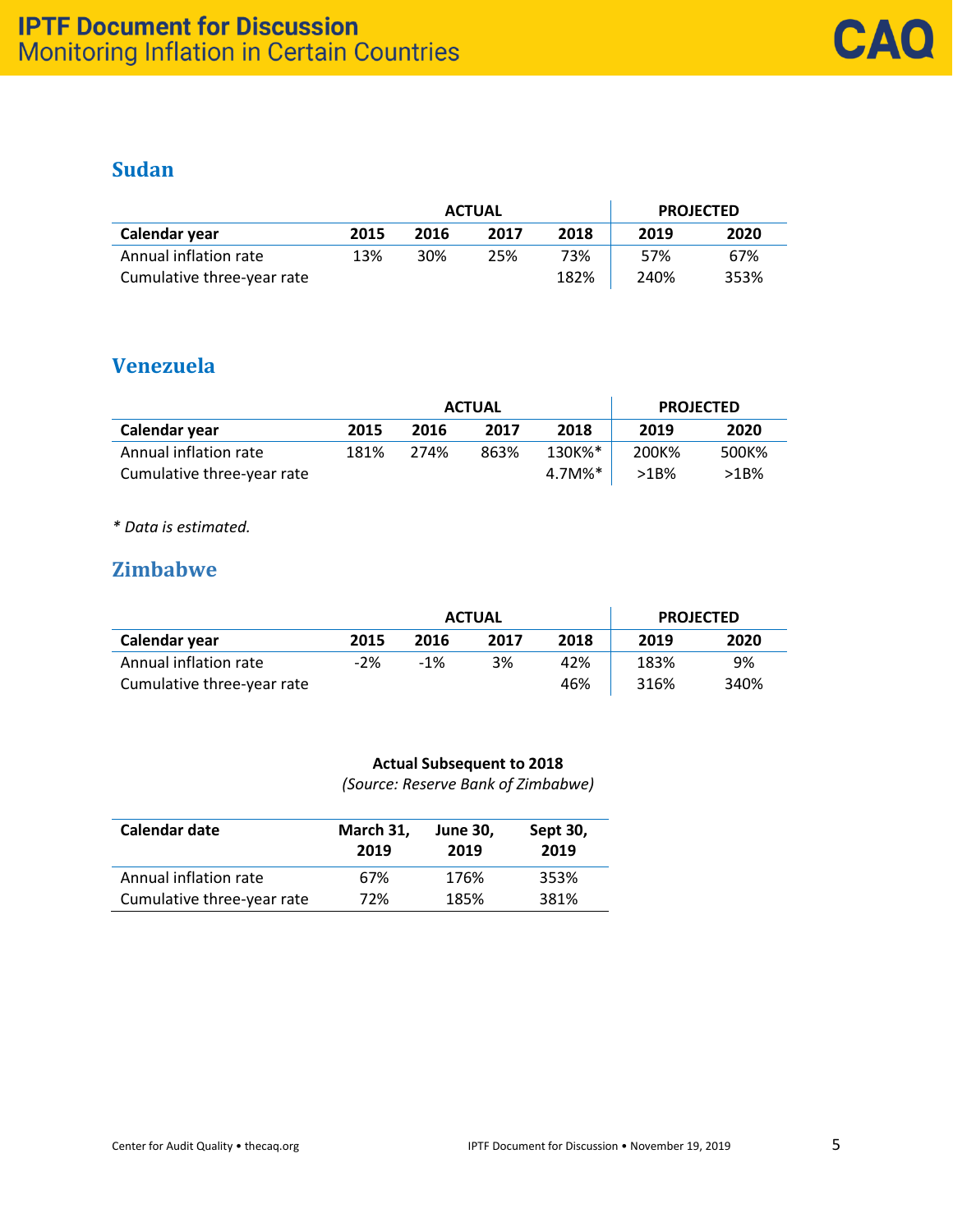## **1b. Countries with projected three-year cumulative inflation rates greater than 100% in the current year**

*According to data obtained from the IMF WEO Report, the following country has a projected three-year cumulative inflation rate greater than 100% in the current year but has not yet exceeded 100% as of the most recent year-end and any subsequent comparable monthly data available as of the meeting date. Under ASC 830-10-45-12, an economy must be classified as highly inflationary when the cumulative three-year rate exceeds 100%. However, if that calculation results in the cumulative rate being less than 100%, historical inflation rate trends (increasing or decreasing) and other pertinent economic factors should be considered to determine whether such information suggests that classification of the economy as highly inflationary is appropriate sooner. ASC 830-10-45-13 states that the definition of a highly inflationary economy is necessarily an arbitrary decision requiring judgment and in some instances, the trend of inflation might be as important as the absolute rate.*

*Registrants should have appropriate controls in place to monitor more current reported inflation data and consider other pertinent economic indicators to determine if and when the following country should be considered highly inflationary:*

### **Islamic Republic of Iran**

|                            |      | <b>ACTUAL</b> |      |      |      | <b>PROJECTED</b> |  |  |
|----------------------------|------|---------------|------|------|------|------------------|--|--|
| Calendar year              | 2015 | 2016          | 2017 | 2018 | 2019 | 2020             |  |  |
| Annual inflation rate      | 8%   | 12%           | 8%   | 48%  | 31%  | 30%              |  |  |
| Cumulative three-year rate |      |               |      | 79%  | 110% | 152%             |  |  |

## **2. Countries with three-year cumulative inflation rates exceeding 100% in recent years, but with three-year cumulative inflation rates between 70% and 100% in the last calendar year**

*Case B in ASC 830-10-55-25 provides an illustrative example of a country where an economy continues to be classified as highly inflationary even though the three-year cumulative rate is below 100% because there is no evidence to suggest that the drop below 100% is other than temporary and annual inflation has been high on a consistent basis.* 

*Countries in this category should be monitored by management, who should apply judgment in determining when there is sufficient evidence to conclude the country should no longer be classified as highly inflationary.*

There are no countries in this category for this period.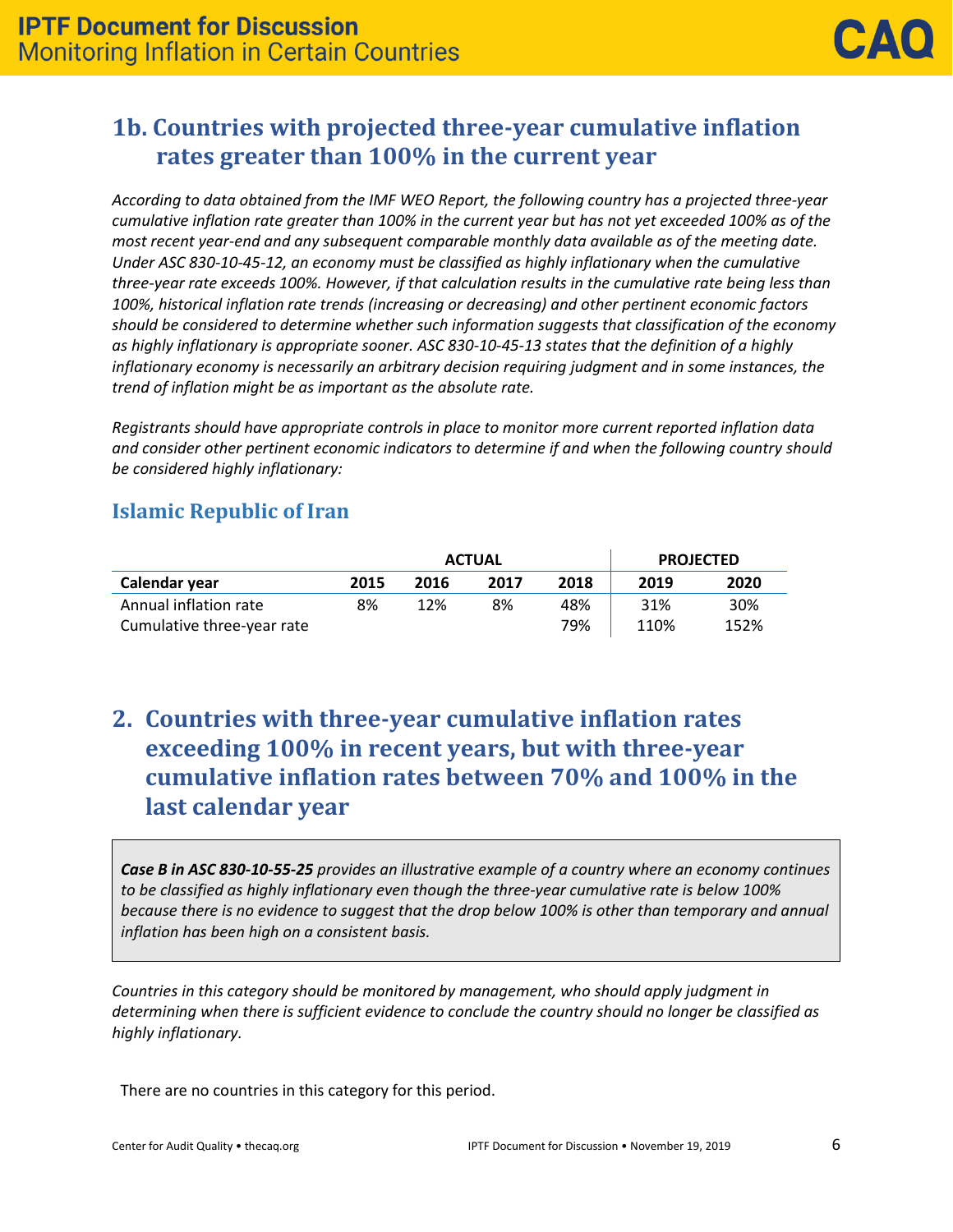## **3. Countries with recent three-year cumulative inflation rates exceeding 100% after a spike in inflation in a discrete period**

*Case C in ASC 830-10-55-26 provides an illustrative example where a country's economy no longer exceeds 100% for the cumulative three-year rate and the classification as highly inflationary resulted from an isolated spike in annual inflation. ASC 830-10-55-26 states that this country's economy should no longer be classified as highly inflationary.*

*According to data obtained from the IMF WEO Report, the following countries three-year cumulative inflation rates have exceeded 100% after a spike in inflation in a discrete period. Countries in this category should be monitored by management, who should apply judgment in determining when there is sufficient evidence to conclude whether the country should be, or should no longer be, classified as highly inflationary:*

### **Angola**

|                            |      | <b>ACTUAL</b> |      |      |      |      | <b>PROJECTED</b> |
|----------------------------|------|---------------|------|------|------|------|------------------|
| Calendar year              | 2014 | 2015          | 2016 | 2017 | 2018 | 2019 | 2020             |
| Annual inflation rate      | 7%   | 12%           | 41%  | 24%  | 19%  | 17%  | 12%              |
| Cumulative three-year rate |      |               | 69%  | 96%  | 107% | 72%  | 55%              |

#### **Actual Subsequent to 2018**

*(Source: National Bank of Angola)*

| Calendar date              | March 31,<br>2019 | <b>June 30,</b><br>2019 | Sept 30,<br>2019 |
|----------------------------|-------------------|-------------------------|------------------|
| Annual inflation rate      | 18%               | 17%                     | 16%              |
| Cumulative three-year rate | 94%               | 82%                     | 73%              |

### **Suriname**

|                            | <b>ACTUAL</b> |      |      |      |      | <b>PROJECTED</b> |      |
|----------------------------|---------------|------|------|------|------|------------------|------|
| Calendar year              | 2014          | 2015 | 2016 | 2017 | 2018 | 2019             | 2020 |
| Annual inflation rate      | 4%            | 25%  | 52%  | 9%   | 5%   | 7%               | 5%   |
| Cumulative three-year rate |               |      |      | 108% | 76%  | 23%              | 18%  |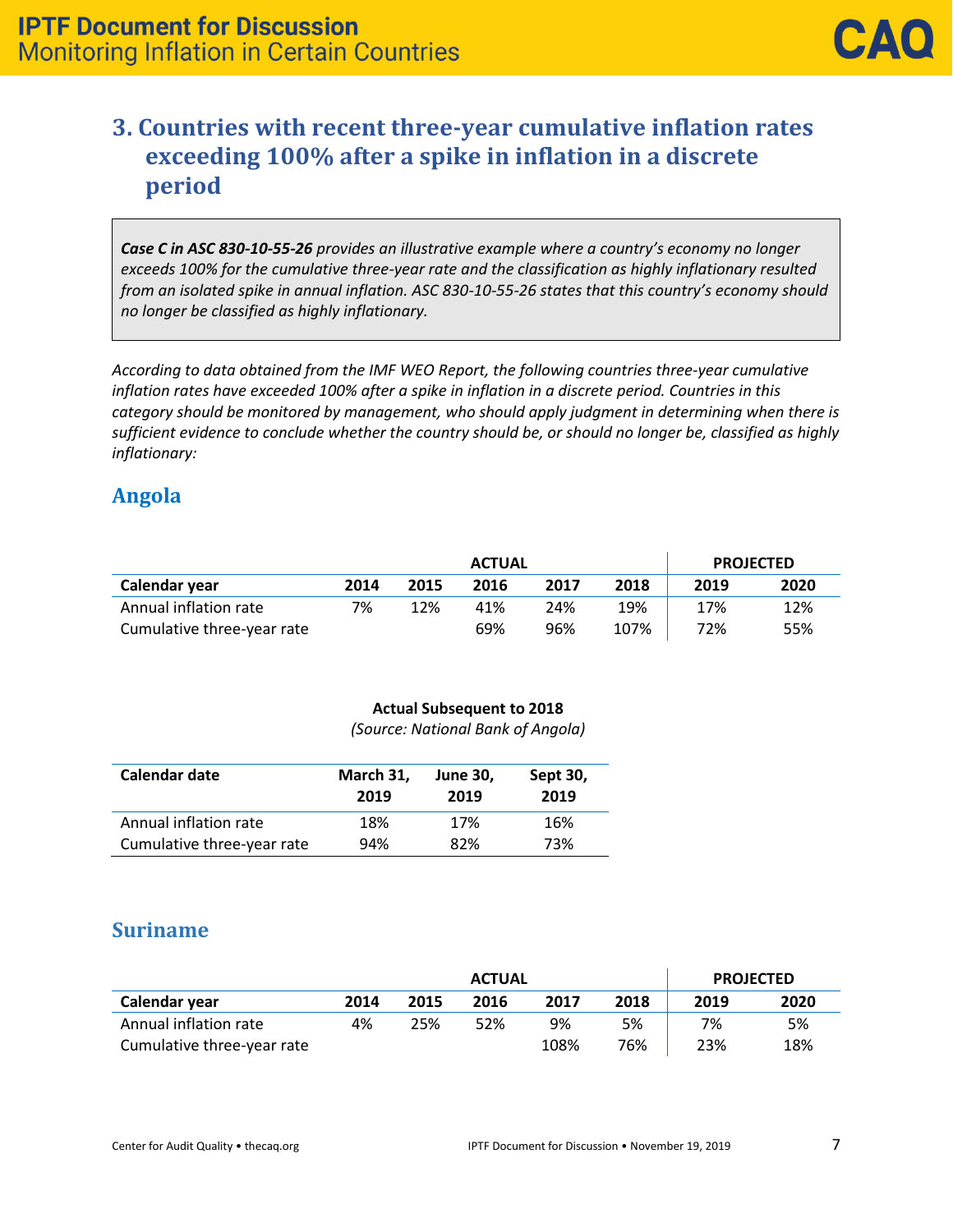**4. Countries with projected three-year cumulative inflation rates between 70% and 100% in the current year, or with a significant (25% or more) increase in inflation during the last calendar year, or a significant increase in projected inflation in the current year, or with projected three-year cumulative inflation rates greater than 100% in the next year**

*According to data obtained from the IMF WEO Report, the following countries have projected three-year cumulative inflation rates between 70% and 100% in the current year, or a significant (25% or more) increase in inflation during the last calendar year, or a significant increase in projected inflation in the current year, or projected three-year cumulative inflation rates greater than 100% in the next year.* 

*Registrants should have appropriate controls in place to monitor more current reported inflation data and consider other pertinent economic indicators to determine if and when the following countries should be considered highly inflationary:*

### **Democratic Republic of Congo**

|                            | <b>ACTUAL</b> |      |      |      | <b>PROJECTED</b> |      |
|----------------------------|---------------|------|------|------|------------------|------|
| Calendar year              | 2015          | 2016 | 2017 | 2018 | 2019             | 2020 |
| Annual inflation rate      | 1%            | 11%  | 55%  | 7%   | 6%               | 5%   |
| Cumulative three-year rate |               |      |      | 85%  | 75%              | 19%  |

#### **Change in data in the IMF WEO Report:**

The April 2019 IMF WEO Report presented 24% annual inflation for 2016 while the October 2019 IMF WEO Report presented 11% for the same period, with a corresponding change to the indices at the end of the relevant periods. This resulted in the 2018 cumulative three-year rate decreasing from 105%, as presented in the May 21, 2019 Document, to 85% as presented above.

### **Liberia**

|                            | <b>ACTUAL</b> |      |      |      | <b>PROJECTED</b> |      |
|----------------------------|---------------|------|------|------|------------------|------|
| Calendar year              | 2015          | 2016 | 2017 | 2018 | 2019             | 2020 |
| Annual inflation rate      | 8%            | 12%  | 14%  | 29%  | 21%              | 19%  |
| Cumulative three-year rate |               |      |      | 65%  | 76%              | 84%  |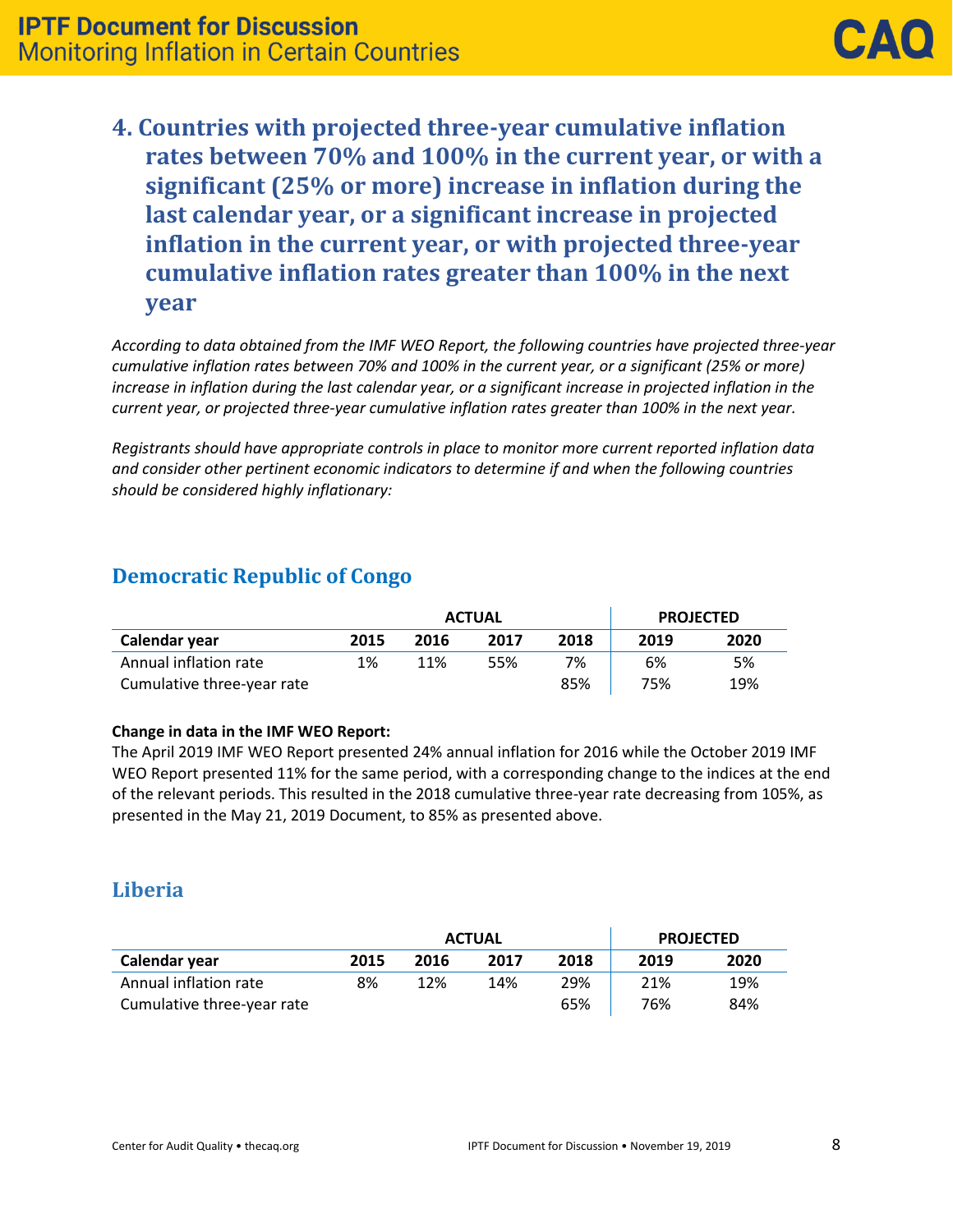### **Yemen**

|                            | <b>ACTUAL</b> |      |      | <b>PROJECTED</b>   |      |      |
|----------------------------|---------------|------|------|--------------------|------|------|
| Calendar year              | 2015          | 2016 | 2017 | 2018               | 2019 | 2020 |
| Annual inflation rate      | 34%           | 12%  | 47%  | $14%$ <sup>*</sup> | 15%  | 36%  |
| Cumulative three-year rate |               |      |      | 88%*               | 93%  | 79%  |

*\* Data is estimated.*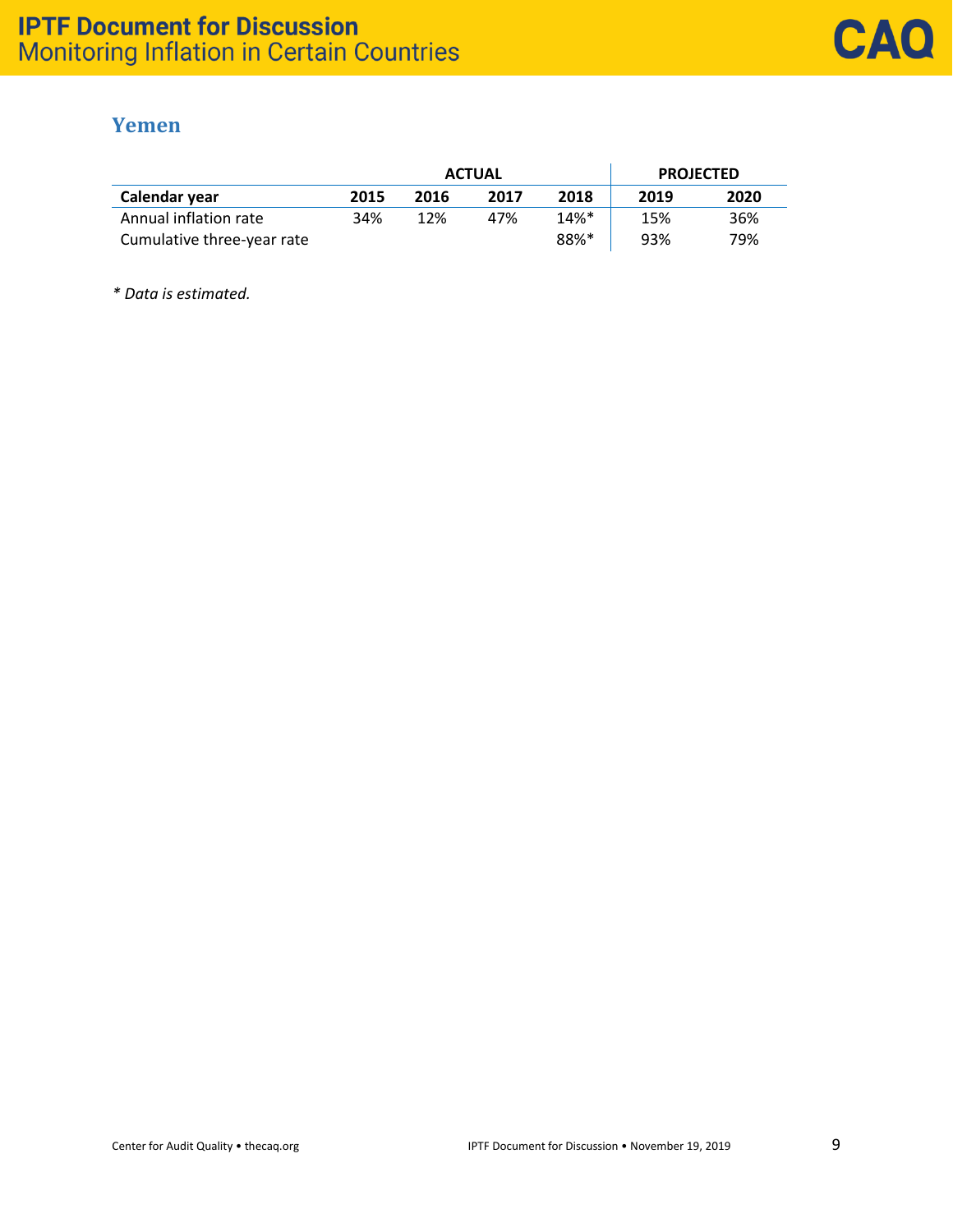# **Appendix: Description of how inflation rates are calculated**

For all countries, data is extracted from the International Monetary Fund ("IMF") website. IMF data is extracted from [www.imf.org](http://www.imf.org/) as follows:

- On the home page, select the "Data" tab, and then click "World Economic Outlook Databases" link.
	- o Select the [most recent database](https://www.imf.org/external/pubs/ft/weo/2019/02/weodata/index.aspx) (October 2019).
- Select "By Countries (country-level data)".
- Select "All Countries", then click the "continue" button.
- Under the "Monetary" subject header, select "Inflation", "end of period consumer prices" (both the index and percent change); then click the "continue" button.
- Select a date range (e.g., 2015-2018); click "prepare report" and a table is produced with the data; click the "download" link to export to excel. The data table includes the actual and estimated end of period price indices for each country.

The IMF World Economic Outlook (WEO) report estimates inflation when actual inflation data has not been obtained. The text of the report describes the assumptions and conventions used for the projections in the WEO. The data that are estimated are highlighted. While the IMF data has limitations (projected inflation data and varying dates through which actual data is included in the table), the calculated three-year cumulative inflation allows us to determine which country's calculations require further analysis.

Note: From time to time the WEO refines or updates previously reported actual Consumer Price Index (herein referred to as "Index" or "CPI") data for certain countries.

Using the downloaded table, the three-year cumulative inflation rate is calculated as follows (assuming the current year is end of year 2018): (2018 End of Year CPI – 2015 End of Year CPI) / 2015 End of Year CPI.

It should be noted that the IMF inflation data used to summarize inflation could be different from the inflation data reported by the respective countries' central banks or governments. The Task Force has not performed procedures to identify any potential differences. Accordingly, this summarized IMF information should be supplemented, to the extent considered necessary, with other pertinent information that may be available.

For registrants that need additional information to monitor inflation for operations in certain countries, it should be noted that annual or month-end CPI information can be obtained from some countries' central bank or government websites or other publicly available information but that data may differ from the inflation data reported by the IMF and may need to be converted because of differences in presentation or other reasons (for example, some countries have reset their base index back to 100 during recent years). While inflation data published by a central bank or government is often more current than the IMF data, each country releases its inflation data at different times and inflation data for some countries may not be otherwise publicly available.